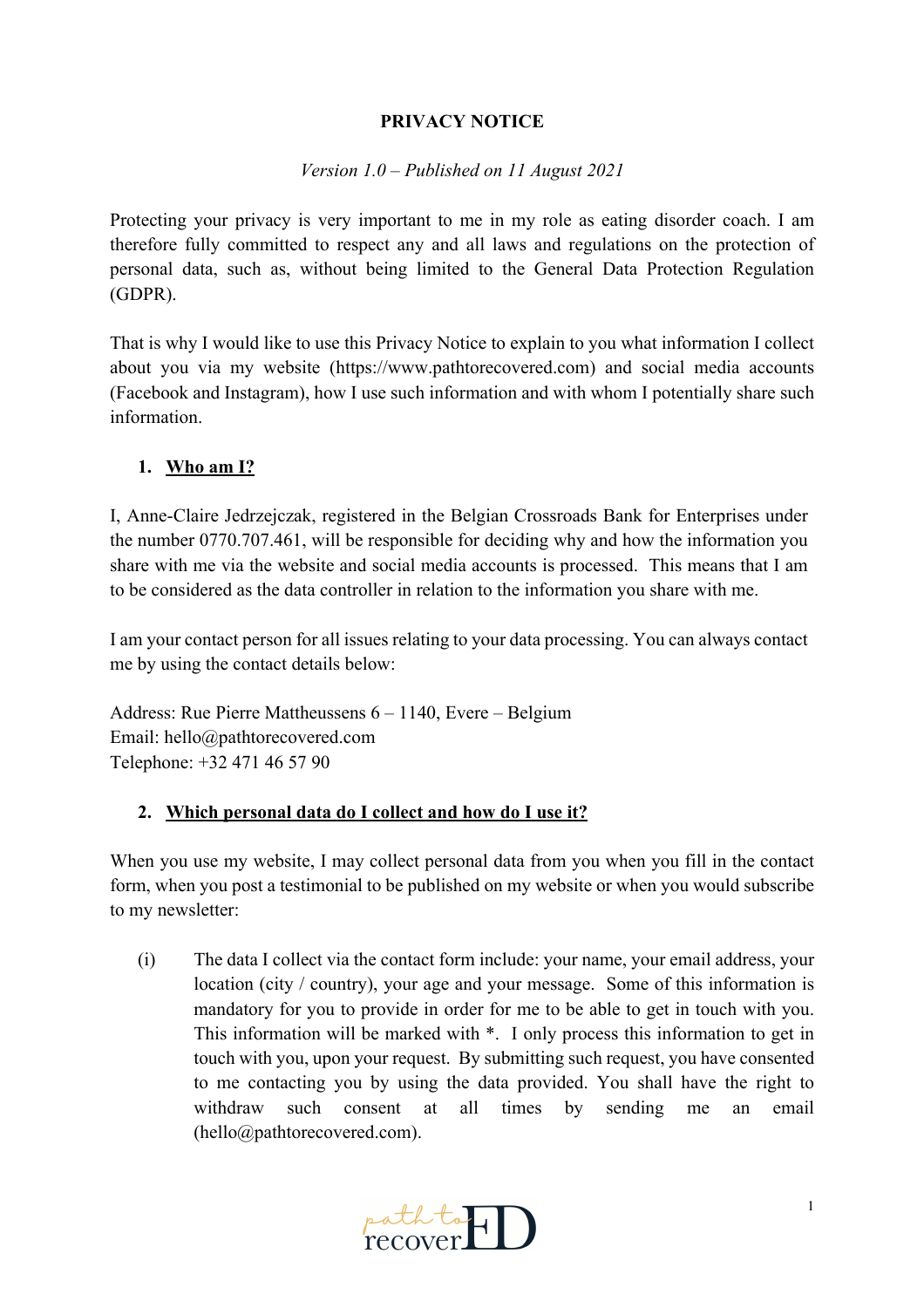- (ii) The data I collect when you post a testimonial include: your initials, your country and your message. I only process this information and publish the testimonial on my website with your consent. You shall have the right to withdraw such consent at all times by sending me an email (hello@pathtorecovered.com).
- (iii) The data I collect when you subscribe to my newsletter include: your email address. By providing me with your email address when registering for my newsletters, you have consented to receiving email messages relating to my activities, including promotions and new services. When you receive such email messages you will always have the possibility to unsubscribe by using the unsubscribe-button provided in such email messages.

In addition, I may also collect personal data from you when you post something on my social media account or use my social media account to send me a direct message. This may include the following personal data: your profile name, your profile picture and any data that you send to me in your post or message. By posting or sending this information to me, your provide your consent for me to use such information to contact you or react to your message or request. You shall have the right to withdraw such consent at all times by sending me an email (hello@pathtorecovered.com).

Finally, on my website I also make use of cookies and social media plugins, primarily to optimise your experience on my website and to help you easily find me on social media. For specific information about the cookies used on the website, please consult the cookie notice (https://www.pathtorecovered.com/cookie-notice).

# **3. With whom do I share your data?**

Your personal data may be shared with external service providers I use, for example, to maintain my website or send newsletters. Such service providers only act as data processors for me and I will enter into the necessary agreements with these service providers to ensure your personal data remains adequately protected.

Aside from this, I do not transfer any personal data to third parties, unless I am obliged to do so based on mandatory legal provisions (e.g. disclosure to external bodies, such as supervisory or law enforcement bodies) and/or as a result of a court or government order.

### **4. Are your data transferred abroad?**

In principle, your personal data are not transferred outside the EEA.

Insofar as transfers outside the EEA are necessary, I will take the necessary measures to ensure that your personal data are duly protected and that all transfers of personal data outside the EEA take place in a lawful manner (e.g. by having the recipient sign a copy of the standard contractual clauses of the European Commission or by asking your explicit consent to be able

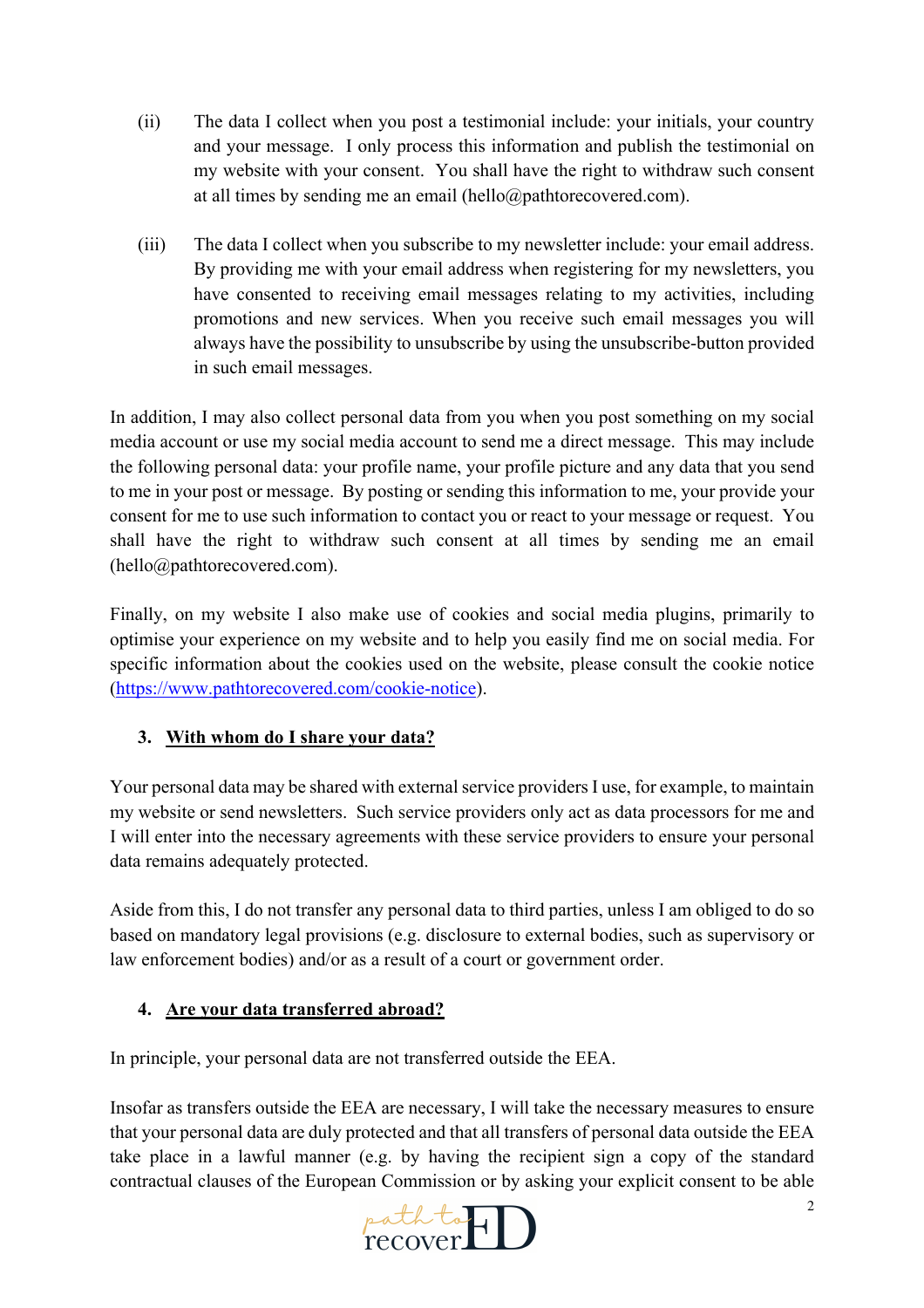to do so).

## **5. How long do I keep your personal data?**

I do not keep your personal data any longer than necessary to achieve the intended purpose for which your personal data are collected.

In practice, this means that I will delete your personal as soon as your request to contact you has been handled and no coaching relationship is started within a period of 12 months following our first contact. In relation to other data processing activities, I will delete your personal data as soon as you have withdrawn your consent for the respective data processing.

Notwithstanding the foregoing, I may not be able to delete certain personal data if there is a legal retention obligation to keep such personal data, if a statute of limitation is still applicable or if I may need this data in the context of a legal claim.

### **6. How are your personal data secured?**

I have taken all reasonable and adequate technical and organisational security measures to protect your personal data as best as possible against accidental or intentional (and unauthorised) manipulation, modification, publication, loss, abuse, destruction or access by unauthorised persons.

### **7. Your rights relating to your data?**

Based on the GDPR you have a right (insofar as the concrete conditions of application for such a right are fulfilled) to:

- Access to and information about the personal data processed about you;
- Be forgotten, or ask me to delete your personal data;
- Rectification and completion;
- Transferability of personal data;
- Restriction of processing;
- Object.

To exercise these rights, you can contact me by email at the following address: hello@pathtorecovered.com. I will respond to your request as quickly as possible, but in any case within four weeks.

### **8. Do you have a question or complaint?**

If you have a question complaint about the way in which I process your personal data, you can always inform me via hello@pathtorecovered.com so that we can deal with the issue together.